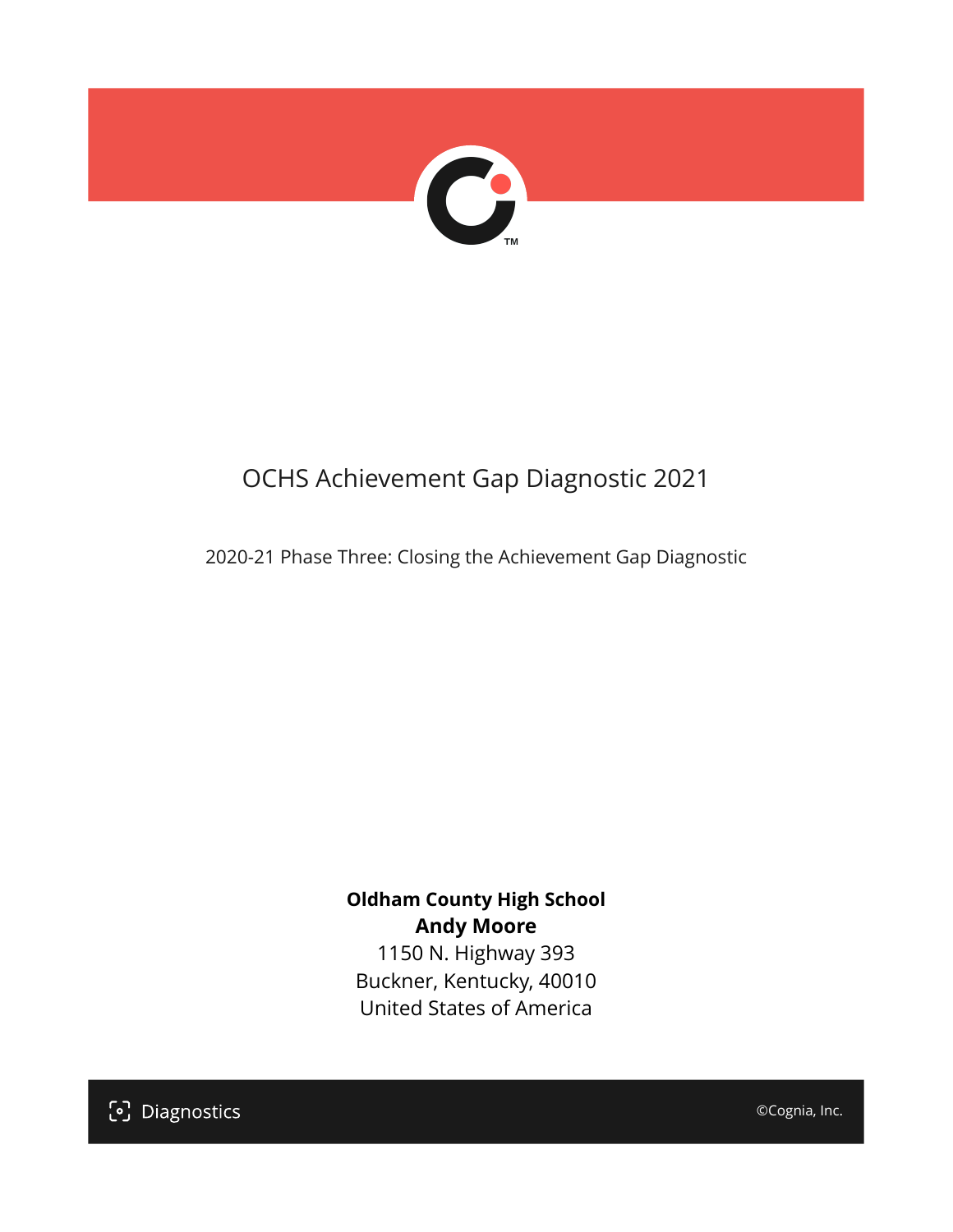### **Table of Contents**

| 2020-21 Phase Three: Closing the Achievement Gap Diagnostic |  |
|-------------------------------------------------------------|--|
| I. Achievement Gap Group Identification                     |  |
| II. Achievement Gap Analysis                                |  |
| III. Planning the Work                                      |  |
| <b>Attachment Summary</b>                                   |  |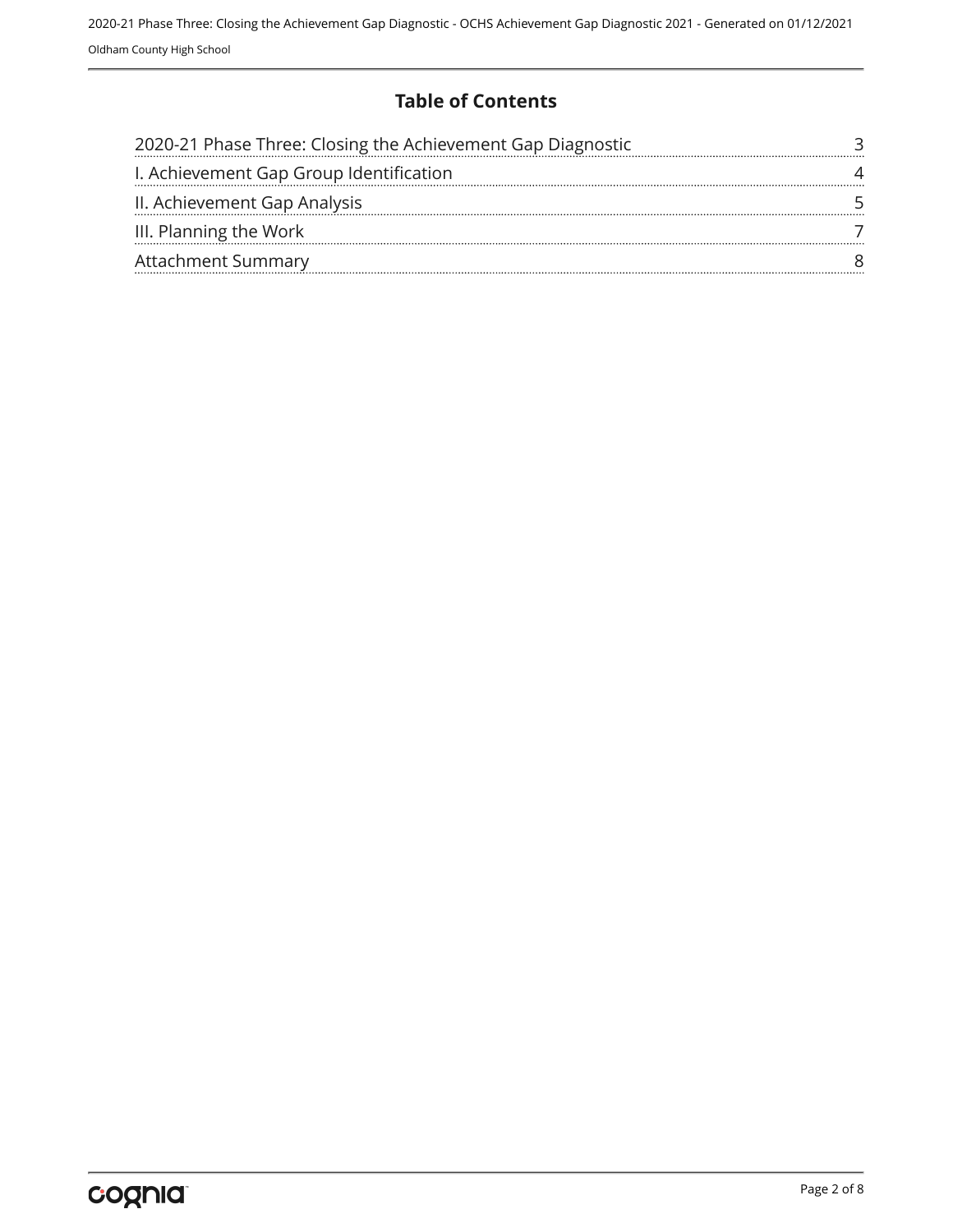## <span id="page-2-0"></span>**2020-21 Phase Three: Closing the Achievement Gap Diagnostic**

The **Closing the Achievement Gap Report** is required by KRS 158.649, which requires the school-based decision making council, or the principal if no council exists to set the school's targets for eliminating any achievement gap. The targets should be established with input from parents, faculty, and staff and submitted to the superintendent for consideration and the local board of education for adoption.

In addition to being a legal mandate, the Closing the Achievement Gap Report is also a vital component of the continuous improvement process. The report is designed to underscore a school's trend data (i.e. two-year window) relating to its individual gap groups. Upon completion of the **Closing the Achievement Gap Report**, schools will have already engaged in a significant piece of school improvement work by intentionally focusing on the gaps that exist among its underserved student populations.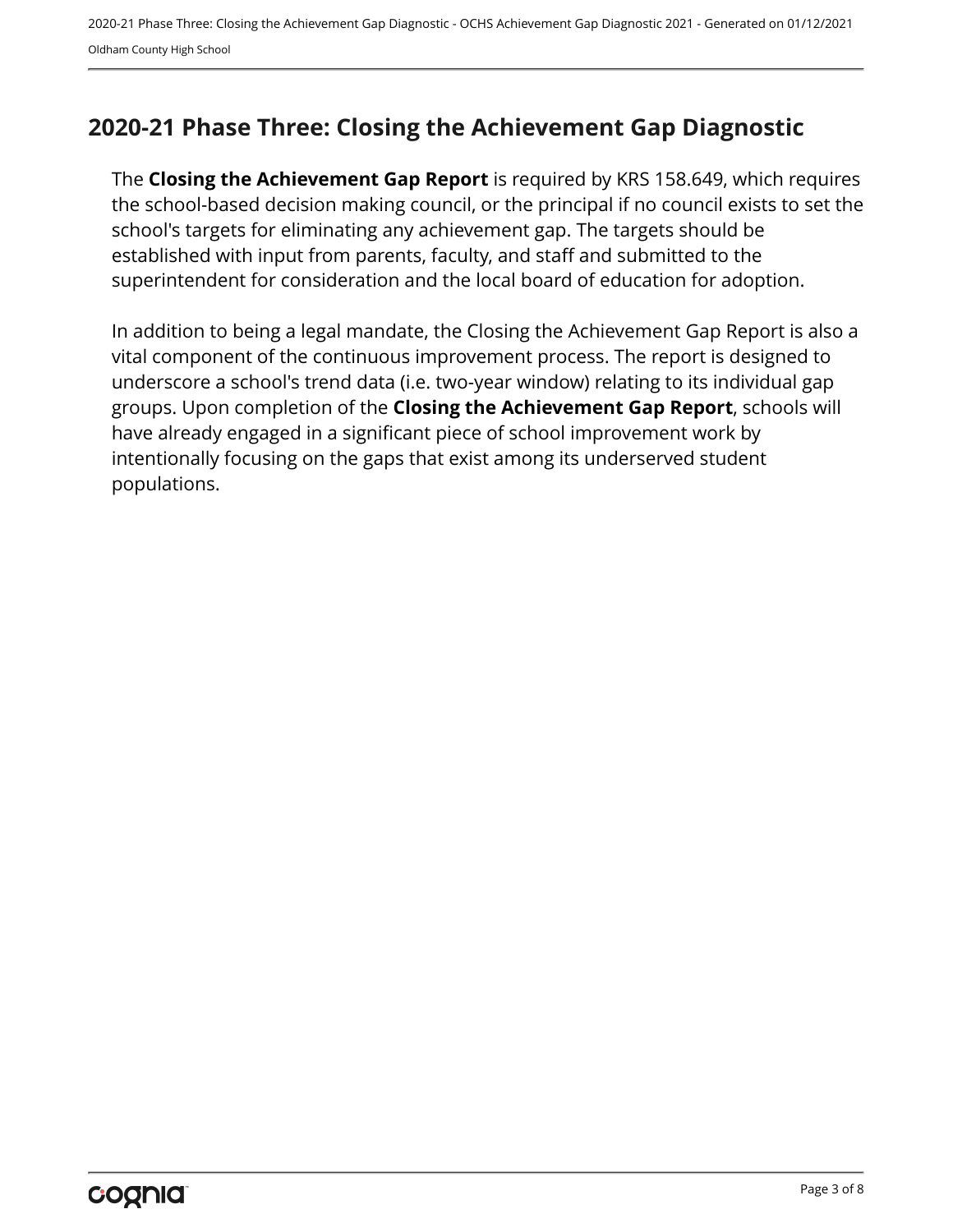2020-21 Phase Three: Closing the Achievement Gap Diagnostic - OCHS Achievement Gap Diagnostic 2021 - Generated on 01/12/2021 Oldham County High School

## <span id="page-3-0"></span>**I. Achievement Gap Group Identification**

Schools should use a variety of measures and analysis to conduct its annual Closing the Achievement Gap Report pursuant to KRS 158.649.

. Complete the [Achievement Gap Group spreadsheet a](https://drive.google.com/file/d/0B7A6n8V1dmUOWFNKY2dSTTFibjA/view?usp=sharing)nd attach it.

See Attached

#### **ATTACHMENTS**

#### **Attachment Name**



**H** Closing the Ach Gap Summary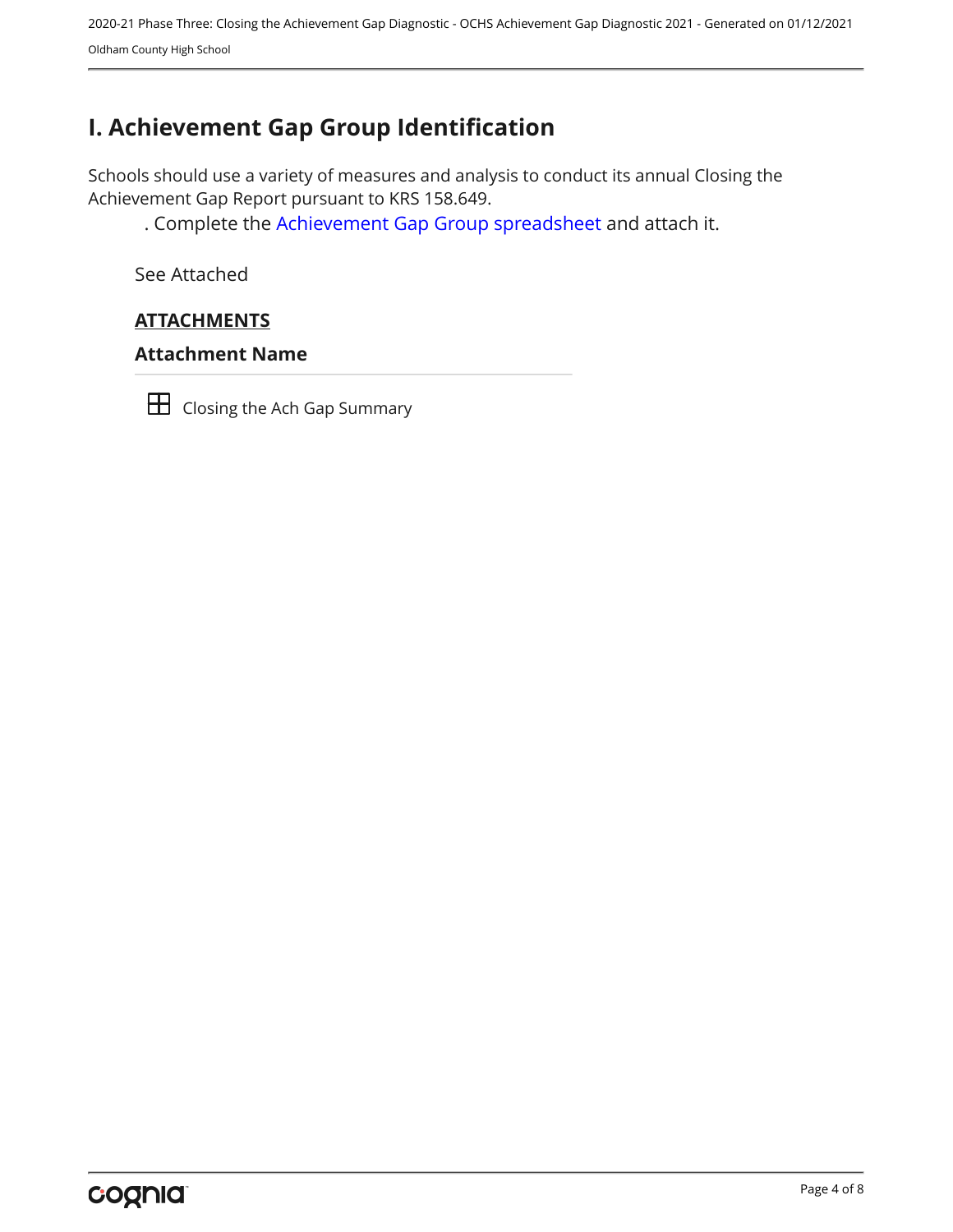## <span id="page-4-0"></span>**II. Achievement Gap Analysis**

A. Describe the school's climate and culture as they relate to its achievement gap population.

The staff at OCHS has had intensive training in the 2017-2018 on cultural competence, and teachers are well equipped to meet the needs of our minority students. Students were segregated in the student population, and we are starting to see that change in the culture of our school. Our discipline data shows that we are disproportionate specifically with disciplinary actions with students identified as EBD that are african american males. Our PBIS team continues to monitor behavior referrals specifically regarding this population. An additional area of concern is with african american students that are identified as FMD. We are working with our CCEIS team to identify early interventions and classroom supports to support this population of students.

B. Which achievement gaps has the school successfully **closed**? Use specific data from the previous two academic years when analyzing trends.

No gaps were successfully closed. ACT and local data indicates this. KPREP data was not available for the past school year.

C. Based upon the analysis of the school's achievement gap data, identify the gap groups and content areas where the school has **shown improvement**. Use specific data from the previous two academic years when analyzing trends.

Two of our achievement gaps that have been reduced are students with disabilities and students in poverty with writing. While the gap has been reduced, it must also be noted that part of the reason these gaps were reduced is also due to a decline in our core population.

D. Based upon the analysis of the gap data, identify the gap groups and content areas where the school has **lacked progression or regressed**. Use specific data from the previous two academic years when analyzing trends.

All identified gap groups lack progress in most content areas. There have been isolated subgroups increase on various sub-tests but no trend data exists to support an increase in performance for gap populations.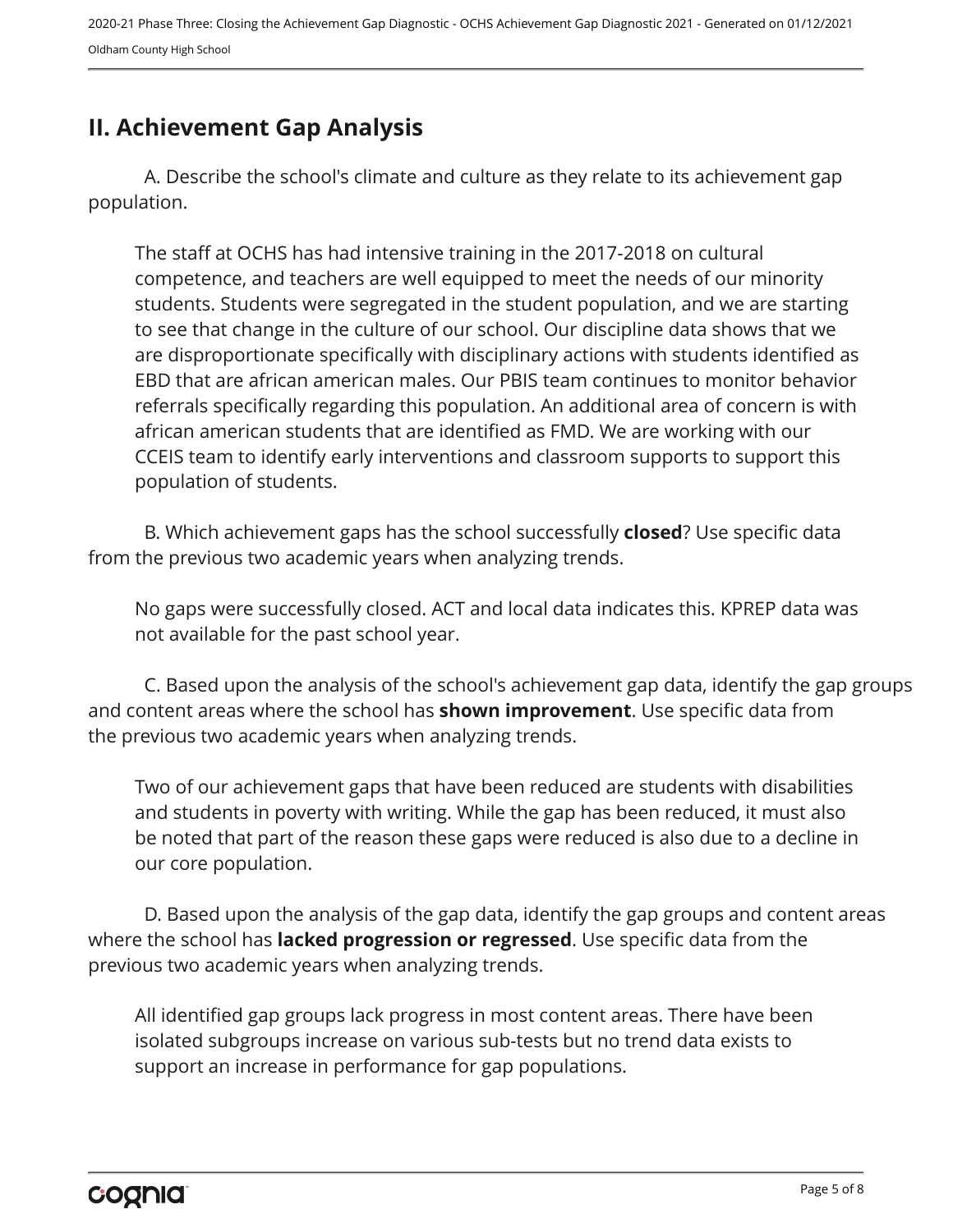2020-21 Phase Three: Closing the Achievement Gap Diagnostic - OCHS Achievement Gap Diagnostic 2021 - Generated on 01/12/2021 Oldham County High School

E. Describe the processes, practices and/or conditions that have prevented the school from closing existing and persistent achievement gaps.

When analyzing processes and instructional practices, it was determined that staff does not have sufficient knowledge of best practices or there are not sufficient systems in place to ensure effectiveness of these practices. The needs of our gap populations vary widely especially with the over 180 students identified with specific learning disabilities and other disabilities.

F. Describe the process used to involve teachers, leaders, and other stakeholders in the continuous improvement and planning process as it relates to closing the achievement gap. List the names and roles of strategic partners involved.

ECS Planning Team Andy Moore - Lead (Principal) Matt Steedly - Counselor Kelsey Thomas - ECS Lead Teacher Nikki Whitaker - Director of ECS Carrie Pitsenberger - Secondary Level Director 2 Annual meetings to discuss the state of ECS instruction and to identify next steps from an instructional and staffing perspective. Partnership with Alec Johnson and EL staff to discuss next steps for EL students. Development of EL Collaborative Classes.

G. Describe in detail the school's professional development plan related to its achievement gaps.

*(Note: School-based decision making councils, or principals in schools where no council exists, are required by KRS 158.649(8) to submit revisions to the school improvement plan describing the use of professional development funds to reduce achievement gaps for review and approval by the superintendent. Superintendents shall report, pursuant to KRS 158.649(9), to the local school board and Commissioner of Education schools failing to meet targets to reduce the gap in student achievement for any student group two years in a row, and improvement plans for those schools will be subject to review and approval by KDE.)* 

For the 2020 - 2021 School Year the primary objective is to develop an understanding with all teachers regarding what should be learned by ALL students and to what level. Professional development has been allocated to development of Essential Standards and to the PLC process. This body of work was selected to ensure systems and processes are in place to determine key learning for ALL students and processes by which student work would be analyzed.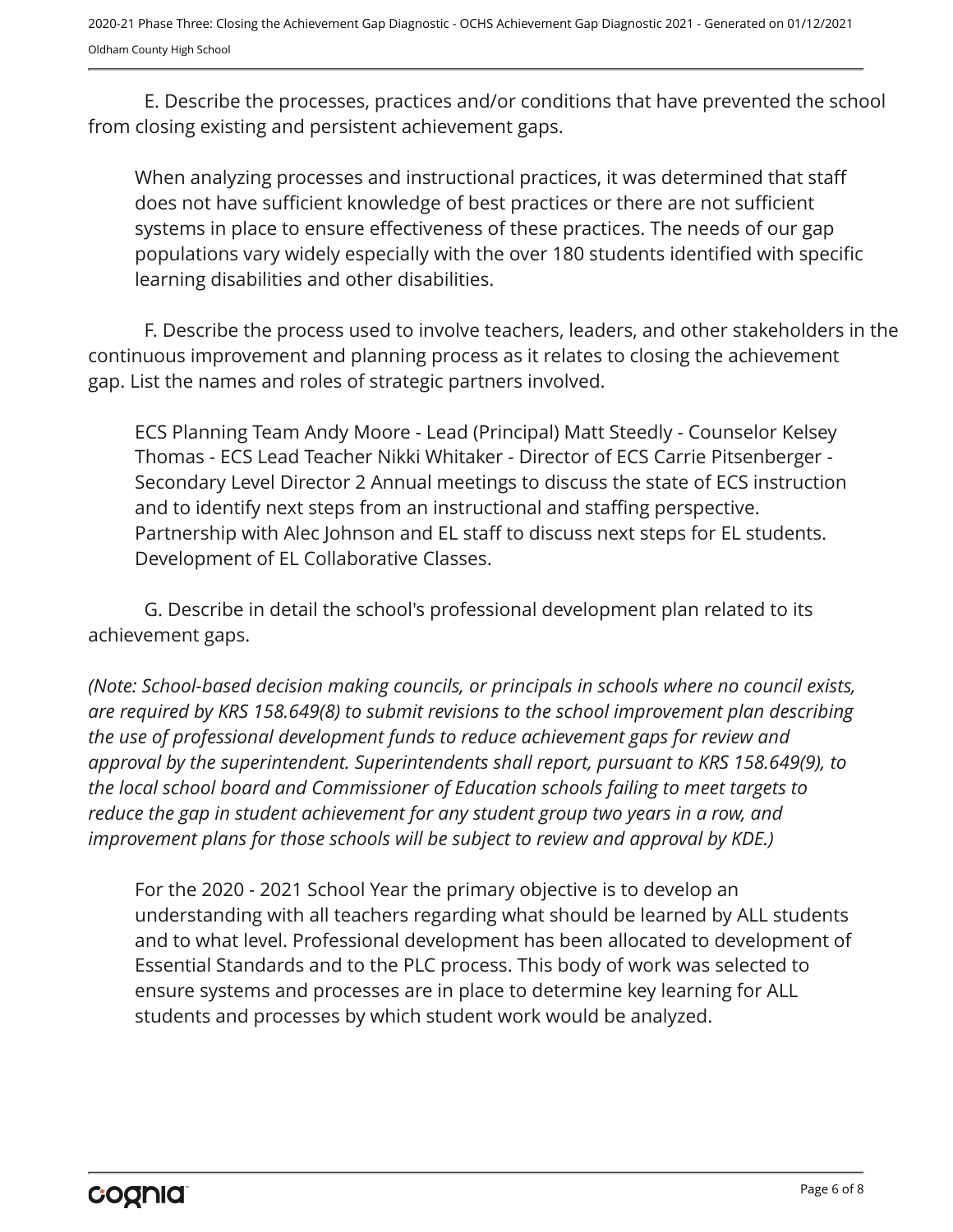## <span id="page-6-0"></span>**III. Planning the Work**

. List all measurable goals for each identified gap population and content area for the current school year. This percentage should be based on trend data identified in Section II and based on data such as universal screeners, classroom data, ACT, and Response to Intervention (RTI). Content areas should never be combined into a single goal (i.e., Combined reading and math should always be separated into two goals – one for reading and one for math – in order to explicitly focus on strategies and activities tailored to the goal).

Objective 1 Increase the percentage of students scoring proficient for the following groups according to the following: Reading AA – from 38.7% in 2019 to 45% in 2021. Hispanic – from 43.1% in 2019 to 48% in 2021. Math AA – from 26.7% in 2019 to 30% in 2021. Hispanic – from 30.5% in 2019 to 35% in 2021.

Step 1: Download the [Closing the Achievement Gap Summary](https://drive.google.com/file/d/0B6i22i6omk4ySmUtTHZuSVRFazQ/view) spreadsheet.

Step 2: Complete your findings and answers.

Step 3: Upload the Completed Closing the Achievement Gap Plan Summary spreadsheet.

See attached

.